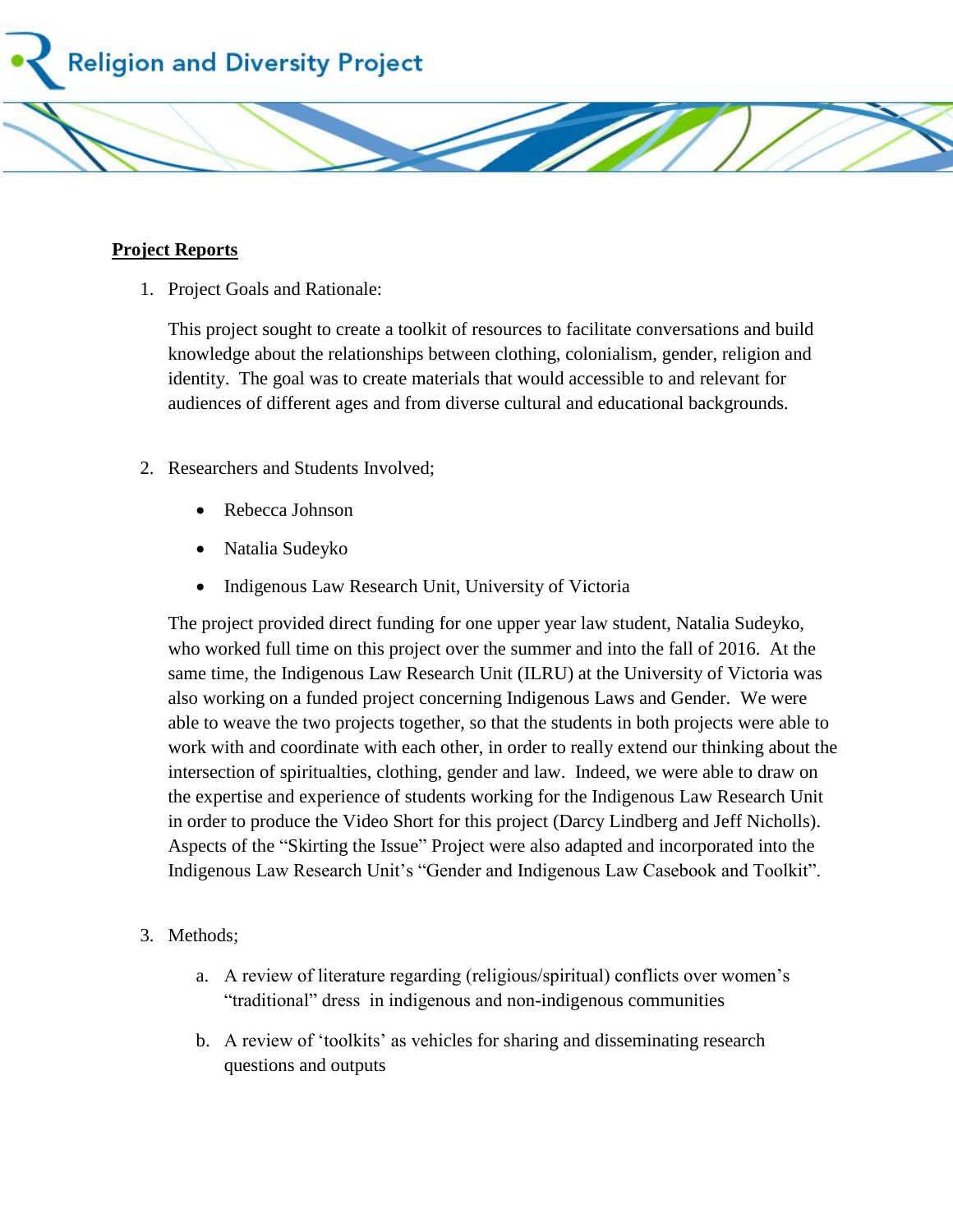c. The creation of a toolkit of resources, including a glossary, lesson plans, multimediate recourses, group activities, a prezzi, and a video short. The tools are underpinned by an academic paper to provide theoretical grounding for the use of the tools

## 4. Outputs;

- a. "Clothing the Collective: Gender, Identity, and the Skirt Protocol" (An 84 page Research Paper) [https://reconciliationsyllabus.wordpress.com/2016/09/02/the](https://reconciliationsyllabus.wordpress.com/2016/09/02/the-skirt-project-connecting-gender-religion-and-colonialism/)[skirt-project-connecting-gender-religion-and-colonialism/](https://reconciliationsyllabus.wordpress.com/2016/09/02/the-skirt-project-connecting-gender-religion-and-colonialism/)
- b. "Why Does Clothing Matter?" (a video short): <https://www.youtube.com/watch?v=pJiceA7HQPg&feature=youtu.be>
- c. "Are We What We Wear? Exploring the Connections Between Clothing and Identity" (a prezi presentation) [https://prezi.com/esyebapo7wtu/why-does](https://prezi.com/esyebapo7wtu/why-does-clothing-matter/)[clothing-matter/#](https://prezi.com/esyebapo7wtu/why-does-clothing-matter/)
- d. "The Skirt Project: Connecting Gender, Religion, and Colonialism" (Sept 2, 2016) A Blog post summarizing the project (which contains links to all the outputs) [https://reconciliationsyllabus.wordpress.com/2016/09/02/the-skirt](https://reconciliationsyllabus.wordpress.com/2016/09/02/the-skirt-project-connecting-gender-religion-and-colonialism/)[project-connecting-gender-religion-and-colonialism/](https://reconciliationsyllabus.wordpress.com/2016/09/02/the-skirt-project-connecting-gender-religion-and-colonialism/)
- e. Teaching Resources for schools or community groups. Links to these resources can be found on the blogpost site post above: [https://reconciliationsyllabus.wordpress.com/2016/09/02/the-skirt-project](https://reconciliationsyllabus.wordpress.com/2016/09/02/the-skirt-project-connecting-gender-religion-and-colonialism/)[connecting-gender-religion-and-colonialism/](https://reconciliationsyllabus.wordpress.com/2016/09/02/the-skirt-project-connecting-gender-religion-and-colonialism/)
	- i. Glossary of Key Terms: to help teachers and facilitiators understand key theoretical concepts and convey them to participants and community members with whom they work [3 pages]
	- ii. "Talking Skirts" : a one-to-two hour lesson plan [and backgrounder] for use with school groups age 12 and over) [10 page document]
	- iii. "Creating Conversations": a collection of Multi-Media Resources and Activities to use in workshop or school contexts, focused on clothing, identity, religion and indigeneity [ 20 page document]
	- iv. Teaching Resources: An annotated list of existing resources for teaching about religion, identity and clothing, organized by grade level.
- f. Aspects of the "Skirting the Issue" project were adapted and then incorporated in to the Indigenous Law Research Unit's "Gender Inside Indigenous Law Toolkit" (Unit 3: Gender and Indigenous Laws). In acknowledgement of the contributions